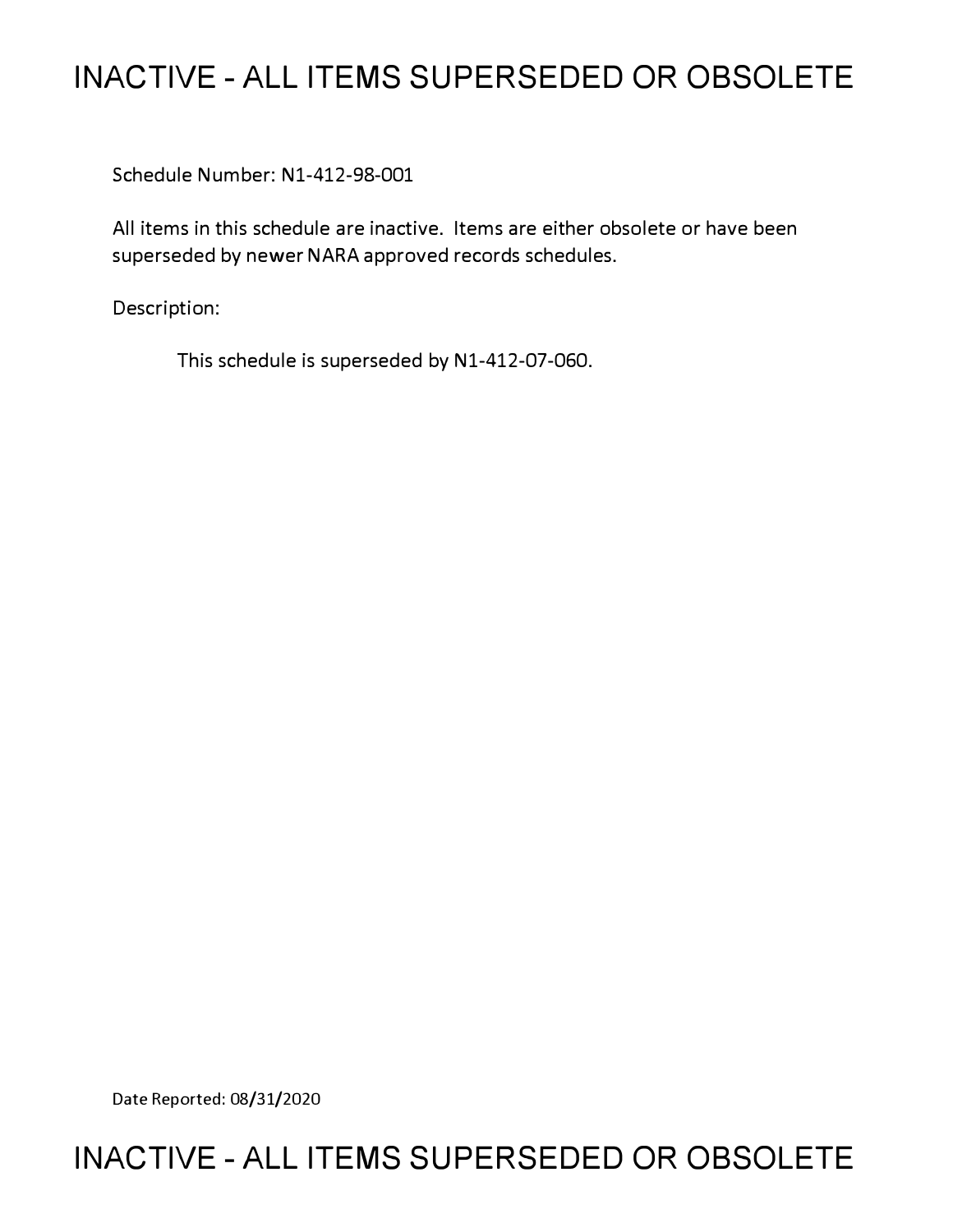|                                                                                                                                                                                         |                 |       |                                                                                                                                     | NWML                                          |
|-----------------------------------------------------------------------------------------------------------------------------------------------------------------------------------------|-----------------|-------|-------------------------------------------------------------------------------------------------------------------------------------|-----------------------------------------------|
| <b>REQUEST FOR RECORDS DISPOSITION AUTHORITY</b>                                                                                                                                        |                 |       | LEAVE BLANK (NARA use only)                                                                                                         |                                               |
| (See Instructions on reverse)                                                                                                                                                           |                 |       | JOB NUMBER,<br>$N1 - 412 - 98 - 1$                                                                                                  |                                               |
| TO: NATIONAL ARCHIVES and RECORDS ADMINISTRATION (NIR)                                                                                                                                  |                 |       | DATE RECEIVED                                                                                                                       |                                               |
| WASHINGTON, DC 20408                                                                                                                                                                    |                 |       |                                                                                                                                     |                                               |
| 1. FROM (Agency or establishment)                                                                                                                                                       |                 |       | NOTIFICATION TO AGENCY                                                                                                              |                                               |
| <b>Environmental Protection Agency</b><br>2. MAJOR SUBDIVISION                                                                                                                          |                 |       |                                                                                                                                     |                                               |
| <b>OAR</b>                                                                                                                                                                              |                 |       | In accordance with the provisions of 44<br>U.S.C 3303a the disposition request,                                                     |                                               |
| 3. MINOR SUBDIVISION                                                                                                                                                                    |                 |       | including amendments, is approved except<br>for items that may be marked "disposition<br>not approved" or "withdrawn" in column 10. |                                               |
| 4. NAME OF PERSON WITH WHOM TO CONFER                                                                                                                                                   | 5. TELEPHONE    |       | <b>DATE</b>                                                                                                                         | ARCAIVIST OF THE UNITED STATES                |
| 202-260-9709<br>Rachel Van Wingen                                                                                                                                                       |                 |       | $12 - 10 - 99$                                                                                                                      |                                               |
|                                                                                                                                                                                         |                 |       |                                                                                                                                     |                                               |
| the General Accounting Office, under the provisions of Title 8 of the GAO Manual for Guidance of Federal<br>Agencies,<br>is not required;<br>SIGNATURE OF AGENCY REPRESENTATIVE<br>DATE | is attached; or | TITLE | has been requested.                                                                                                                 |                                               |
| VanWuig<br>ucul<br>Kachel Van Wingen<br>7/27/98                                                                                                                                         |                 |       | Agency Records Officer                                                                                                              |                                               |
| 7 <sub>1</sub><br><b>ITEM</b><br>8. DESCRIPTION OF ITEM AND PROPOSED DISPOSITION<br>NO.                                                                                                 |                 |       | 9 GRS OR<br><b>SUPERSEDED</b><br><b>JOB CITATION</b>                                                                                | 10. ACTION<br><b>TAKEN (NARA</b><br>USE ONLY) |
| See attached U.S. EPA Records Control Schedule 220R                                                                                                                                     |                 |       |                                                                                                                                     |                                               |
| NSN 7540-00-634-4064<br>115-109                                                                                                                                                         |                 |       |                                                                                                                                     | STANDARD FORM 115 (REV. 3-91)                 |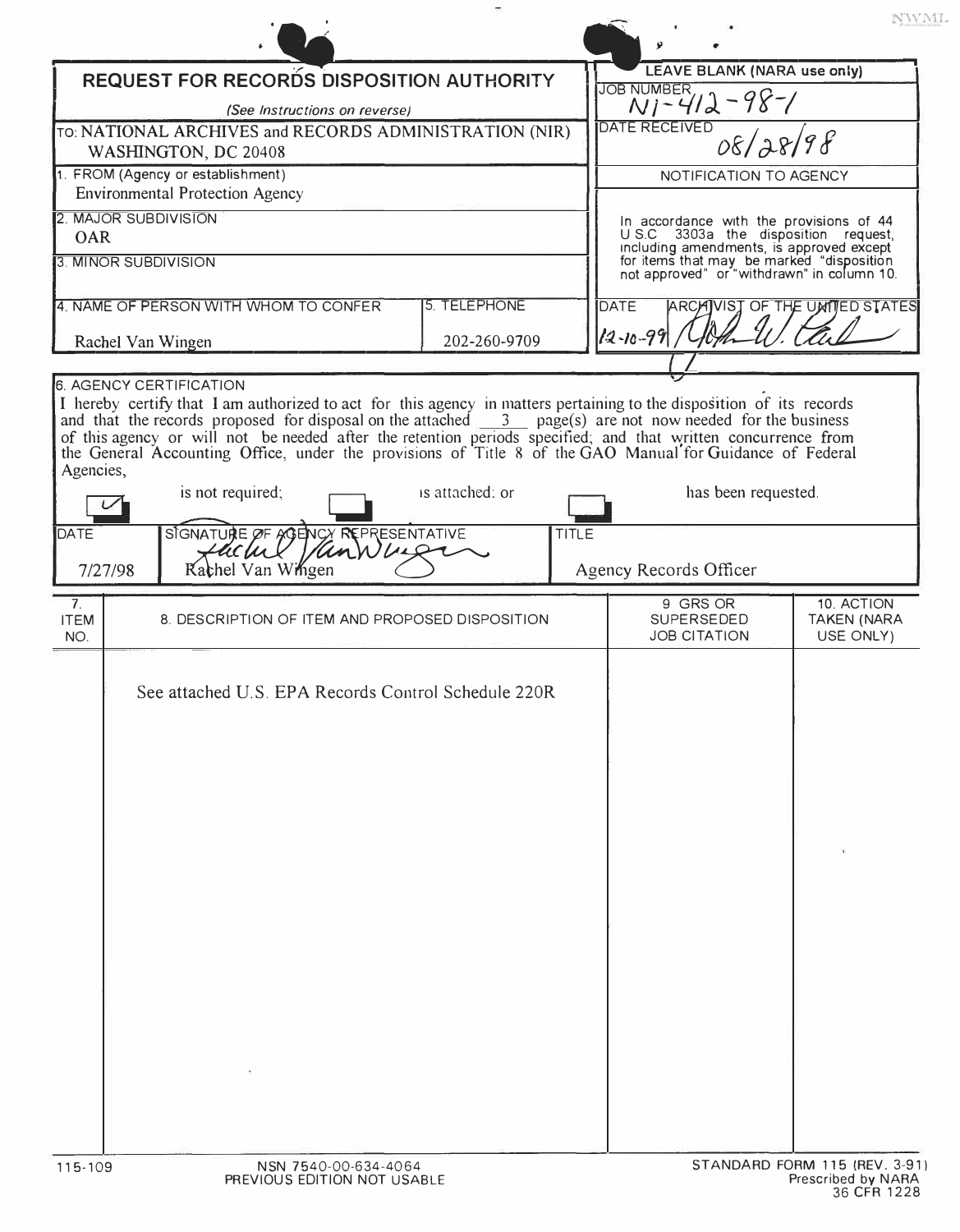$\overline{\phantom{a}}$ 

### **DRAFT OF 8/25/99**

## **U.S. EPA RECORDS SCHEDULE**

**J�RIES TITLE: NESHAPS Radiation Facility/Site Files** 

**,aoGRAM: Radiation** 

**SPA SERIES NO: 220** 

**AGENCY FILE CODE: RADP 220** 

**NARA DISPOSAL AUTHORITY: Nl-412-98-1 (Use this number to retire records to the FRC)** 

**APPLICABILITY: Regions** 

#### *IDENTIFYING INFORMATION:*

**DESCRIPTION: Documents relating to investigation of emissions into the air**  from radiologically contaminated sites, radioactive waste disposal sites, and **industrial sources of radionuclides as air pollutants under NESHAPS (National Emissions standards for Hazardous Pollutants). NESHAPS are standards that limit emissions from specific sources of air pollutants (chemical or radioactive) that are known or suspected to cause serious health problems. The NESHAPS for radionuclides apply to air pollutants that are hazardous because they emit radiation. Includes:** 

**a. NESHAPS reports of radionuclide emissions submitted by facilities and sites owned or operated by the U.S. Department of Energy (DOE) or its contractors.** 

**b. NESHAPS reports of radionuclide emissions submitted by Federal facilities and sites other than Nuclear Regulatory Commission (NRC) licensees, and DOE owned or operated installations.** 

**c. Radionuclide emission documentation from non-Federal facilities and sites that are licensed or overseen by the NRC, the States, or other entities (e.g., Native American tribes). Includes NRC inspection reports, inspection referral forms, and correspondence between the NRC, its licensees, and the EPA.** 

**d. Electronic versions created with office automation applications.** 

**ARRANGEMENT: Arranged by State, thereunder by facility or site.** 

**TYPE OF RECORDS:** SPECIFIC RESTRICTIONS:<br>
Case files Mone **Case files** 

**MEDIUM: VITAL RECORD: Paper, electronic, photographs, publications, maps and architectural materials** 

**FUNCTIONS SUPPORTED: Program operations**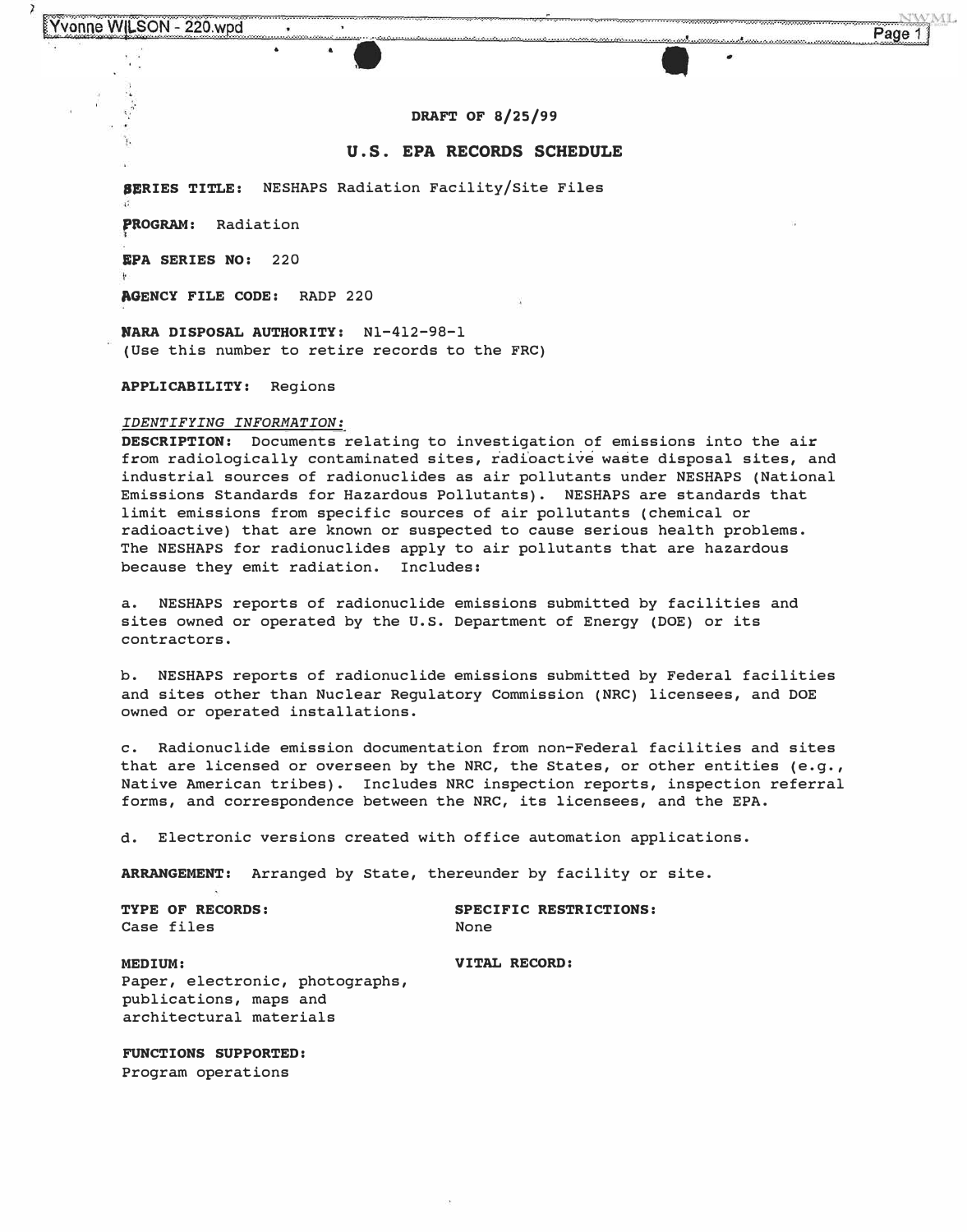$\sim$   $\sim$ 



 $\bullet$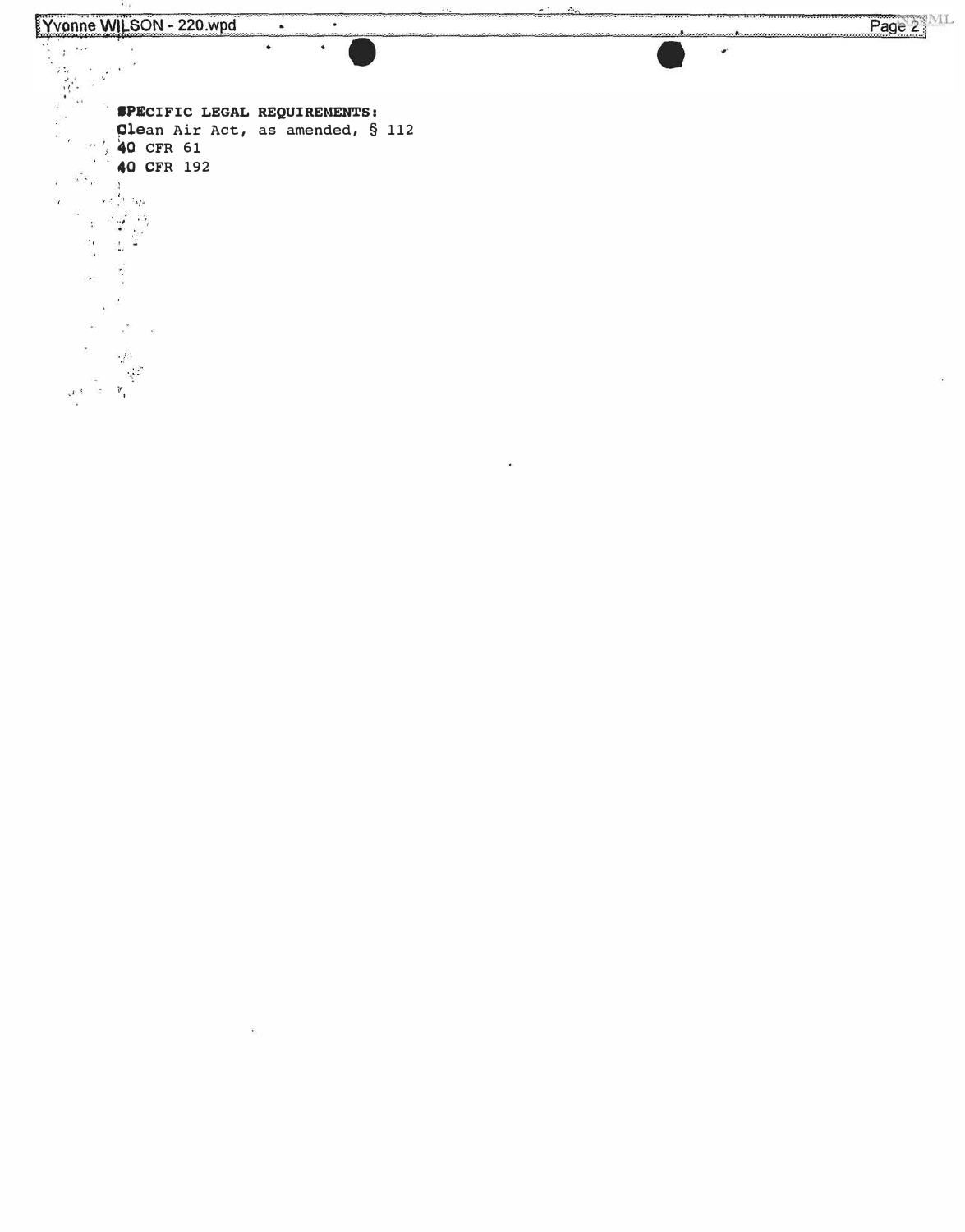## Yvonne WILSON - 220.wpd

I ¥

 $\geq$ ŝ.

 $\mathcal{C}(\mathfrak{g})$ 

 $\frac{1}{2}$  .

 $\frac{1}{2}$  $\cdots$  $\epsilon_{\rm esc} = \Omega_{\rm C}$  $\approx -\alpha$   $\approx -24$ 

## EPA SERIES NO. 220

*QISPOSITION INFORMATION:* 

**TRANSFER TO FRC PERMITTED:**  Yes

g **a-c.** Disposable ,1; ,"�

**fINAL DISPOSITION:** 

**d,** Disposable

No

## **FILE BREAK INSTRUCTIONS:**

• and b. Break file when facilities and sites become inactive or oversight **ends.** 

c. Break file annually; bring forward active materials.

d. See Disposition Instructions.

## **bisposition instructions:**

a-c. Keep inactive files in office up to 5 years after file break, then retire to FRC. Destroy 10 years after file break.

d. Delete when record copy is generated.

## *APPLICATION GUIDANCE:*

**REASONS FOR DISPOSITION:** This series constitutes essential documentation of EPA's responsibilities relating to radiological protection of human health. Retention is based on program estimate of useful life of the records.

**AGENCY-WIDE GUIDANCE:** This item applies to NESHAPS radiation facility files held in Regional offices which are responsible for retiring them to the FRC. Records related to site or facility files of other program offices, such as Superfund, may be maintained in those offices and retired under the appropriate site or facility series. All other copies can be destroyed when no longer needed. Non-radioactive NESHAPS are scheduled as EPA 216.

**PROGRAM OFFICE GUIDANCE/ DESCRIPTIVE INFORMATION:** 

| CUSTODIAL INFORMATION:                          |            |  |  |
|-------------------------------------------------|------------|--|--|
| CONTROLLING UNIT: Multiple units CONTACT POINT: |            |  |  |
|                                                 |            |  |  |
| Name:                                           | Name:      |  |  |
|                                                 |            |  |  |
| Location:                                       | Mail Code: |  |  |
| Inclusive Dates:                                | Telephone: |  |  |
|                                                 |            |  |  |
| Volume on Hand (Feet):                          | Office:    |  |  |
|                                                 |            |  |  |
| Annual Accumulation:                            | Room:      |  |  |
| (feet or inches)                                |            |  |  |
|                                                 |            |  |  |
| CONTROL INFORMATION:                            |            |  |  |
| RELATED ITEMS: EPA 216                          |            |  |  |
|                                                 |            |  |  |

PREVIOUSLY APPROVED BY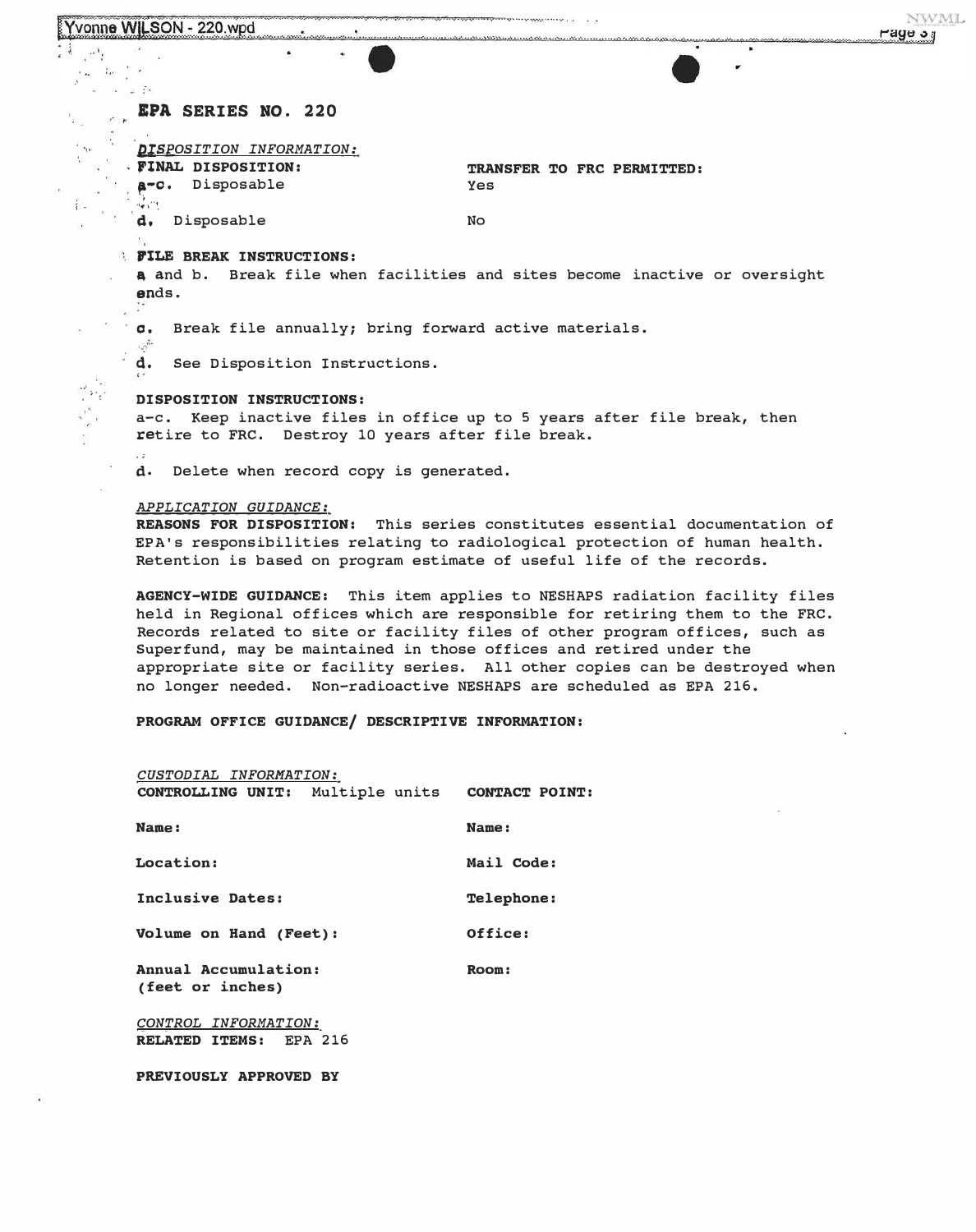I •

 $-60$ 

 $\label{eq:2.1} \begin{array}{c} \mathbb{E} \\ \mathbb{E} \left[ \begin{array}{cc} \mathbb{E}^{\mathcal{A}} & \mathbb{E}^{\mathcal{A}} \\ \mathbb{E}^{\mathcal{A}} & \mathbb{E}^{\mathcal{A}} \end{array} \right] \end{array}$ 

 $\langle \hat{u} \rangle$ 

 $\ddot{\phantom{a}}$ 

 $\ell_1$  is  $\overline{a}$ 

Î.  $\frac{1}{2}$ 

 $\bar{\mathcal{F}}$ 

i.

 $\chi^{\bullet}$ 

Page 4

 $\overline{\phantom{a}}$ 

## IPA SERIES NO. 220

 $\blacksquare$ 

ù.

.

 $\hat{\phantom{a}}$ 

NARA SCHEDULE NOS:

| Approval | Approval  | Entry       | Last     |
|----------|-----------|-------------|----------|
| Date EPA | Date NARA | <b>Date</b> | Modified |
| 10/7/93  |           | 6/17/92     | 8/25/99  |

 $\hat{\mathbf{a}}$